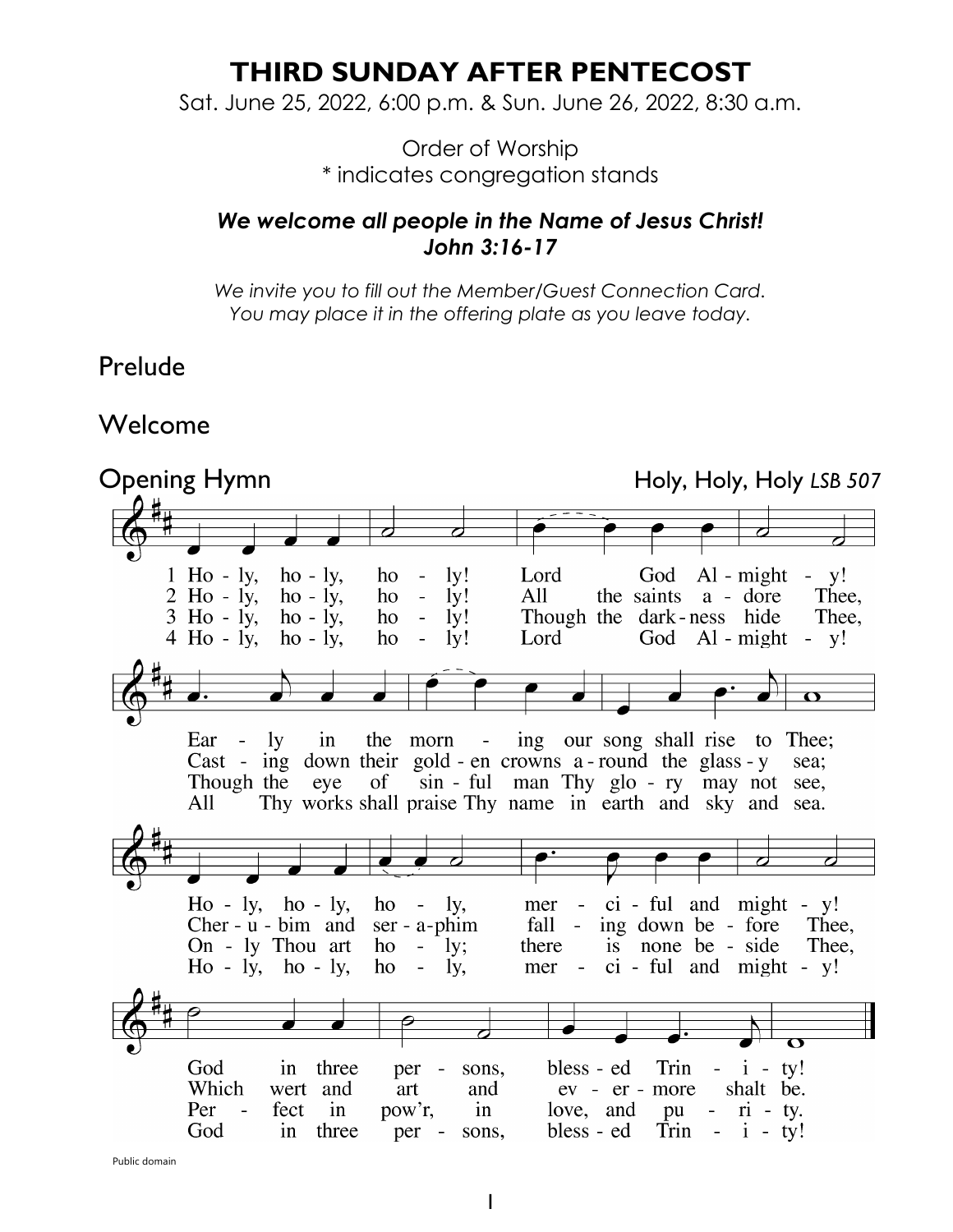## **\*** Invocation

- Leader: In the name of the Father and of the  $\overline{\mathbf{v}}$  Son and of the Holy Spirit.
	- **All: Amen**

# **\*** Confession and Absolution *Galatians 5:1*

- Leader: For freedom Christ has set us free;
	- **All: stand firm therefore, and do not submit again to a yoke of slavery.**

*A moment of silence for personal prayers of confession.*

Leader: Lord God, our gracious Father,

**All: we confess that we have not walked by Your Spirit. Instead of using our freedom to love our neighbors as ourselves, we have served our own selfish interests. We have chosen to live as our sinful flesh desires instead of as Your perfect law requires. Forgive us, heavenly Father, by the mercy You show us in the death and resurrection of Your Son. Fill us with the fruit of Your Spirit so that we who belong to Christ Jesus may walk in the way of love and worship. In His name we pray. Amen.**

- Leader: In the mercy of almighty God, Jesus Christ was given to die for us, and for His sake God forgives us all our sins. To those who believe in Jesus Christ He gives the power to become the children of God and bestows on them the Holy Spirit. May the Lord, who has begun this good work in us, bring it to completion in the day of our  $\overline{\mathbf{F}}$  Lord Jesus Christ.
	- **All: Amen.**

# **\*** Kyrie

Leader: In peace let us pray to the Lord.



Leader: For the peace from above and for our salvation let us pray to the Lord.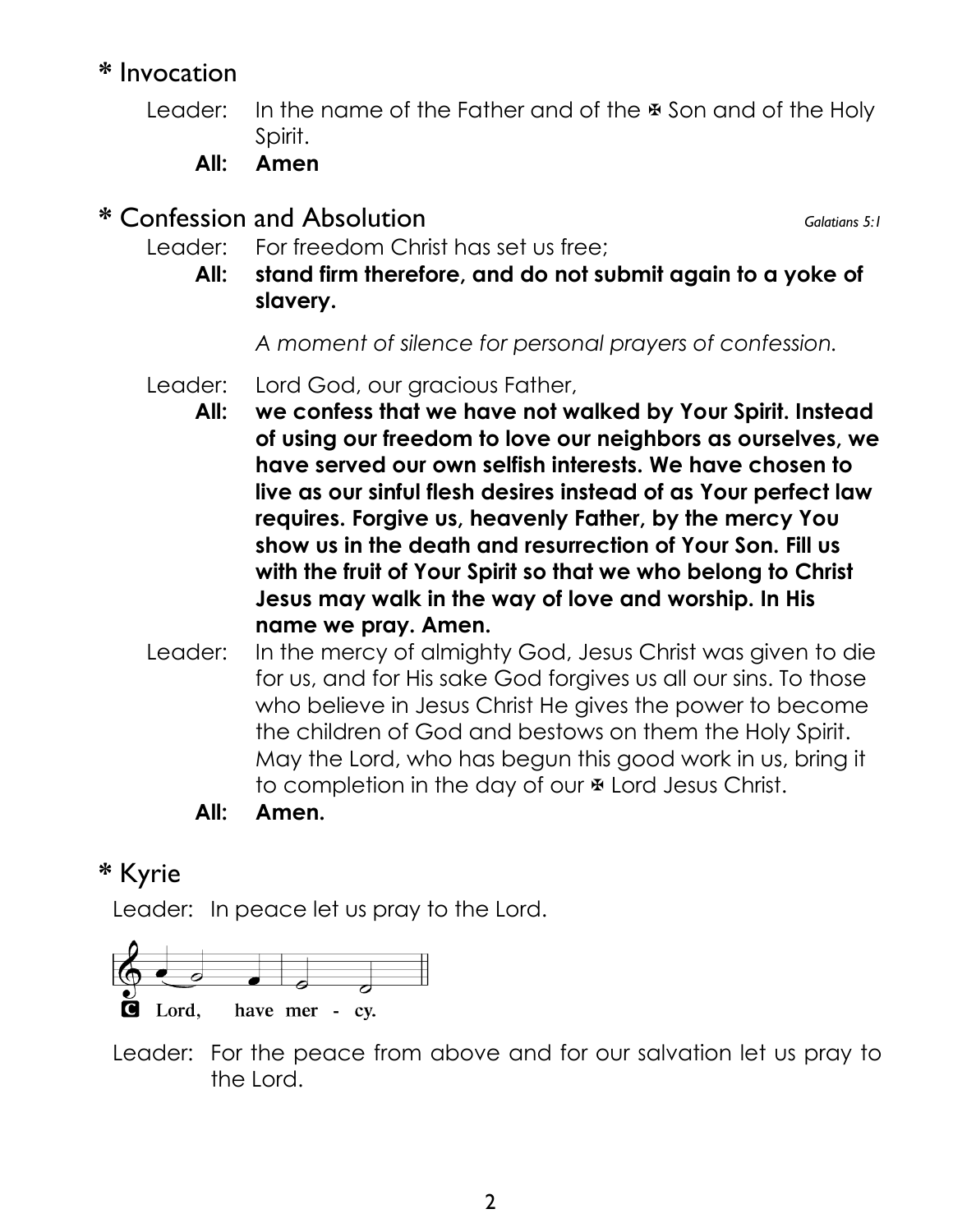

Leader: For the peace of the whole world, for the well-being of the Church of God, and for the unity of all let us pray to the Lord.



Leader: For this holy house and for all who offer here their worship and praise let us pray to the Lord.



Leader: Help, save, comfort, and defend us, gracious Lord.



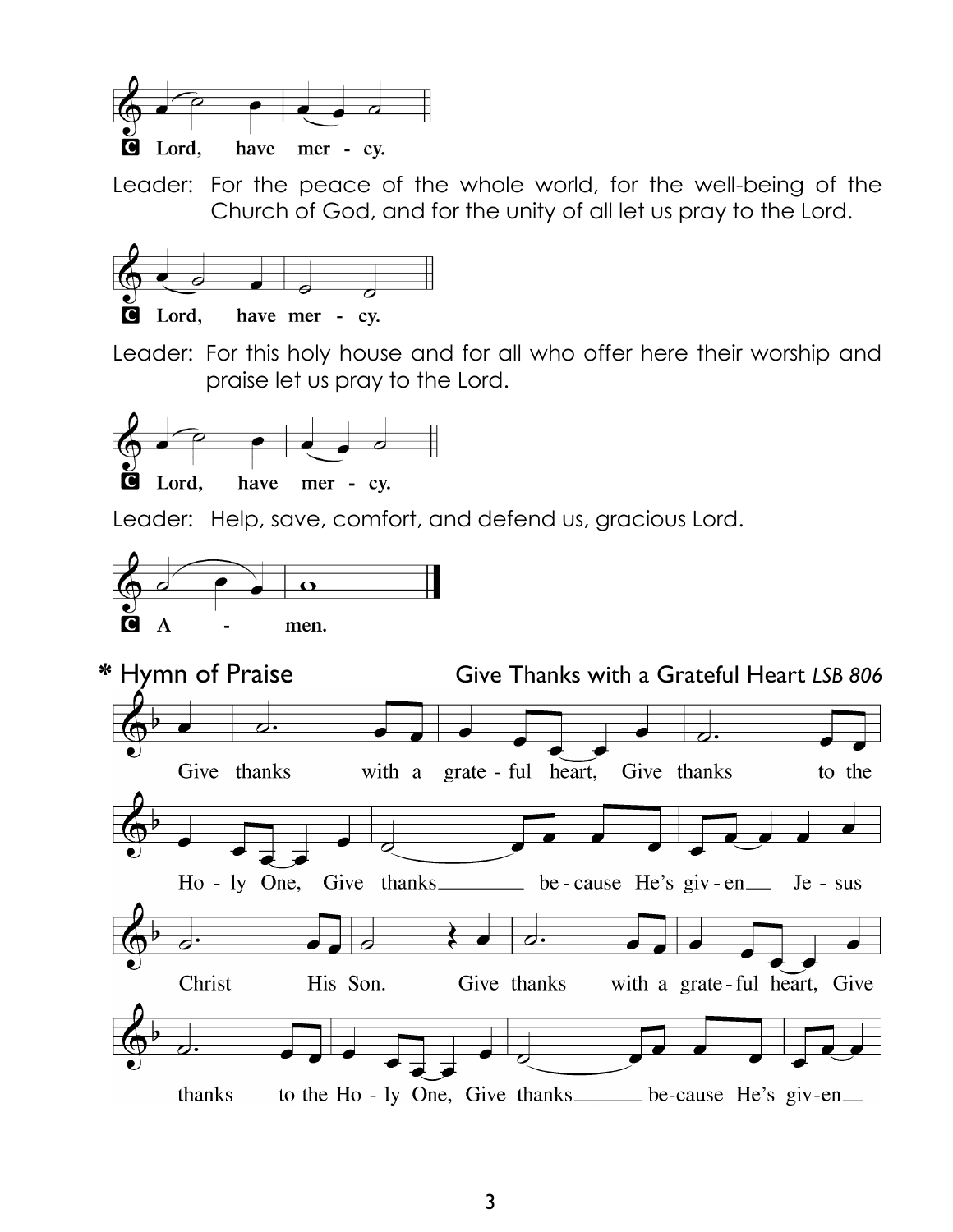

© 1978 Integrity's Hosanna! Music. Used by permission: LSB Hymn License .NET, no. 100013127.

## **\*** Prayer of the Day

Leader: The Lord be with you.

#### **All: And also with you.**

- Leader: Let us pray. Lord of all power and might, author and giver of all good things, graft into our hearts the love of Your name and nourish us with all goodness that we may love and serve our neighbor; through Jesus Christ, Your Son, our Lord, who lives and reigns with You and the Holy Spirit, one God, now and forever.
	- **All: Amen.**

## Old Testament Reading 1 Kings 19:9b–21 *NIV*

## *Elijah listens to God's Word and receives His provision.*

Lector: The Old Testament Reading is from the 19<sup>th</sup> chapter of 1 Kings.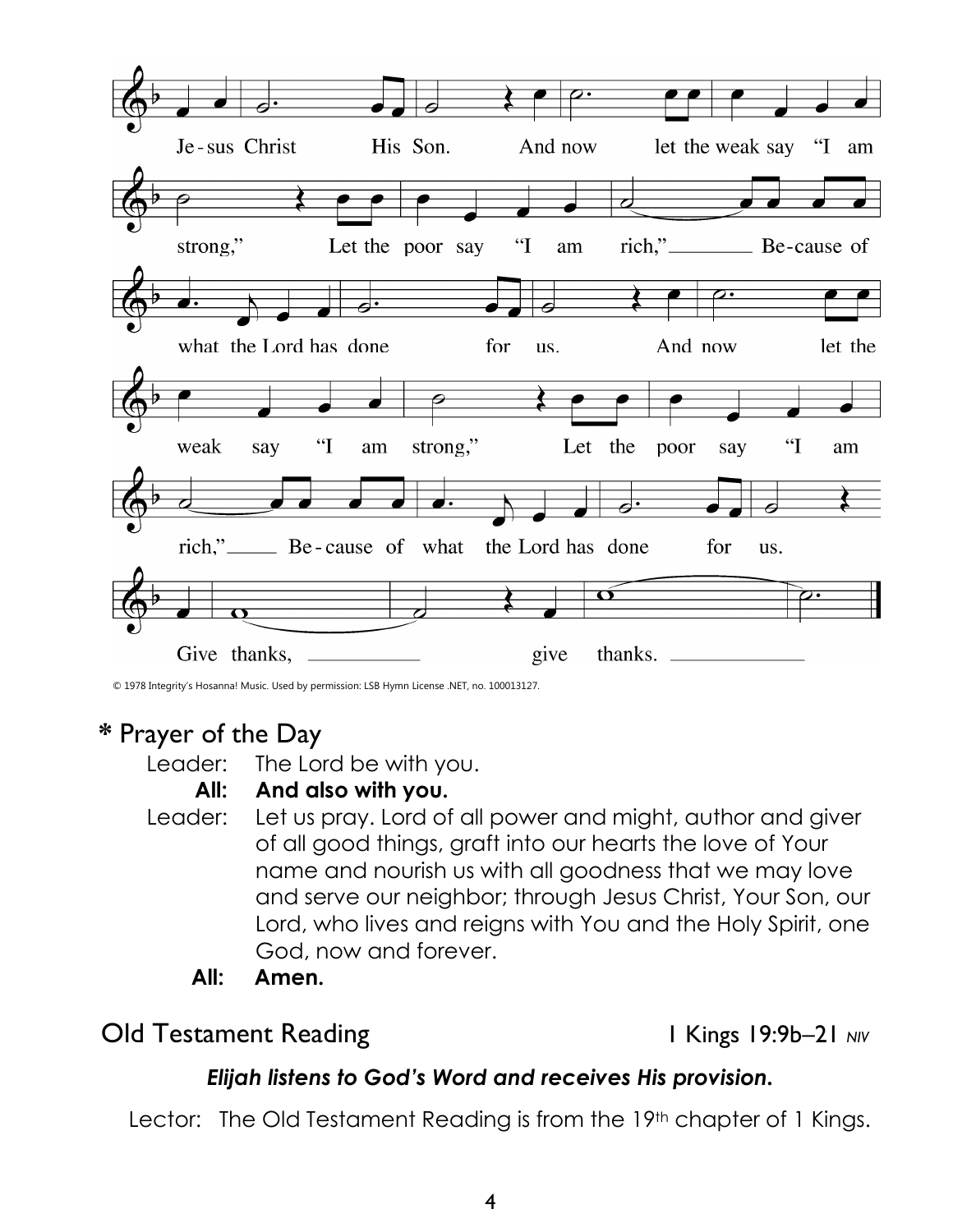And the word of the LORD came to him: "What are you doing here, Elijah?"

He replied, "I have been very zealous for the LORD God Almighty. The Israelites have rejected your covenant, torn down your altars, and put your prophets to death with the sword. I am the only one left, and now they are trying to kill me too."

The LORD said, "Go out and stand on the mountain in the presence of the LORD, for the LORD is about to pass by."

Then a great and powerful wind tore the mountains apart and shattered the rocks before the LORD, but the LORD was not in the wind. After the wind there was an earthquake, but the LORD was not in the earthquake. After the earthquake came a fire, but the LORD was not in the fire. And after the fire came a gentle whisper. When Elijah heard it, he pulled his cloak over his face and went out and stood at the mouth of the cave.

Then a voice said to him, "What are you doing here, Elijah?"

He replied, "I have been very zealous for the LORD God Almighty. The Israelites have rejected your covenant, torn down your altars, and put your prophets to death with the sword. I am the only one left, and now they are trying to kill me too."

The LORD said to him, "Go back the way you came, and go to the Desert of Damascus. When you get there, anoint Hazael king over Aram. Also, anoint Jehu son of Nimshi king over Israel, and anoint Elisha son of Shaphat from Abel Meholah to succeed you as prophet. Jehu will put to death any who escape the sword of Hazael, and Elisha will put to death any who escape the sword of Jehu. Yet I reserve seven thousand in Israel—all whose knees have not bowed down to Baal and whose mouths have not kissed him."

So Elijah went from there and found Elisha son of Shaphat. He was plowing with twelve yoke of oxen, and he himself was driving the twelfth pair. Elijah went up to him and threw his cloak around him. Elisha then left his oxen and ran after Elijah. "Let me kiss my father and mother goodbye," he said, "and then I will come with you."

"Go back," Elijah replied. "What have I done to you?"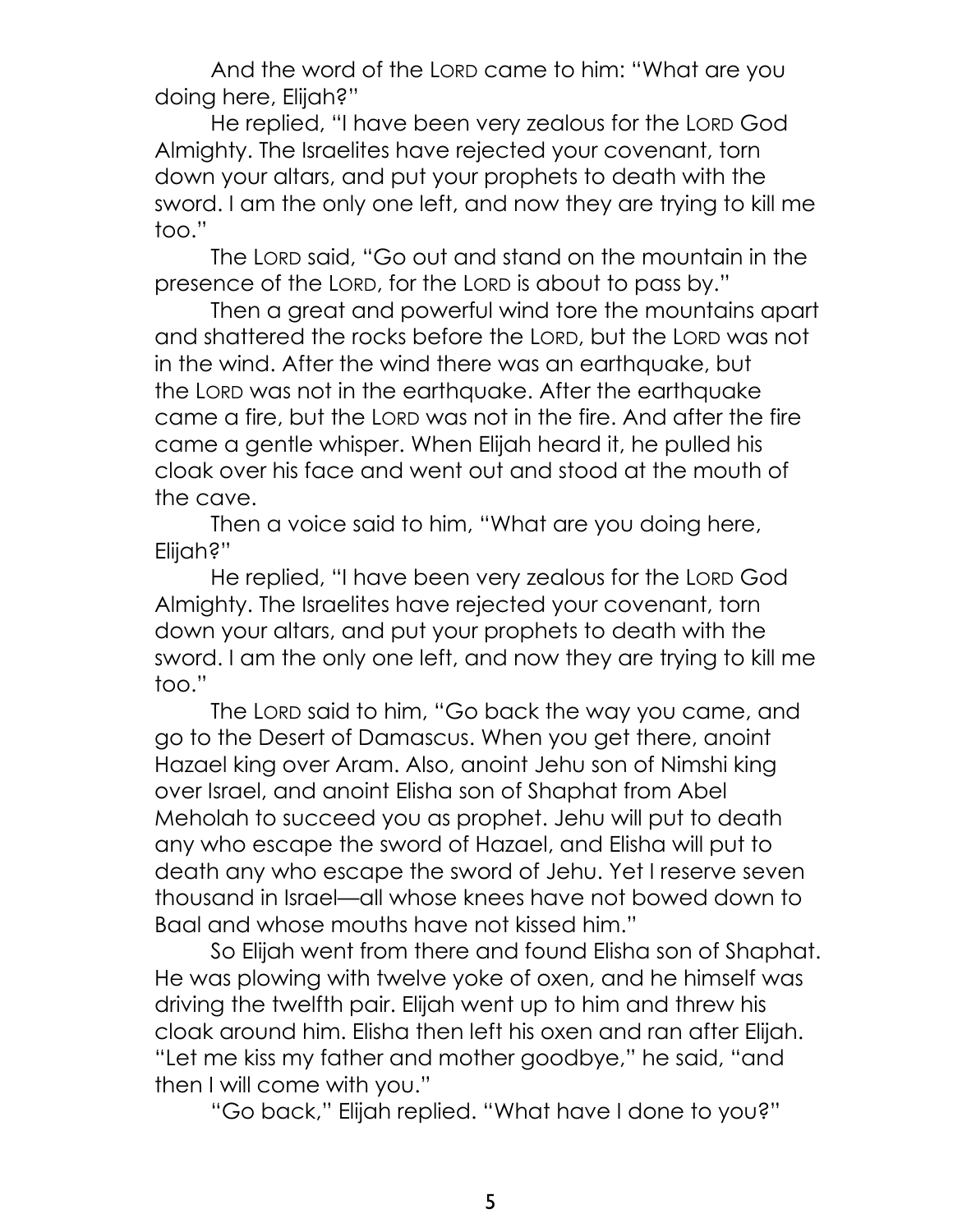So Elisha left him and went back. He took his yoke of oxen and slaughtered them. He burned the plowing equipment to cook the meat and gave it to the people, and they ate. Then he set out to follow Elijah and became his servant.

Lector: This is the Word of the Lord.

#### **All: Thanks be to God.**

#### Epistle Galatians 5:1, 13–25 *NIV*

### *The fruit of the Spirit is present in those who belong to Christ Jesus.*

Lector: The Epistle is from the 5<sup>th</sup> chapter of Galatians.

It is for freedom that Christ has set us free. Stand firm, then, and do not let yourselves be burdened again by a yoke of slavery.

You, my brothers and sisters, were called to be free. But do not use your freedom to indulge the flesh; rather, serve one another humbly in love. For the entire law is fulfilled in keeping this one command: "Love your neighbor as yourself." If you bite and devour each other, watch out or you will be destroyed by each other.

So I say, walk by the Spirit, and you will not gratify the desires of the flesh. For the flesh desires what is contrary to the Spirit, and the Spirit what is contrary to the flesh. They are in conflict with each other, so that you are not to do whatever you want. But if you are led by the Spirit, you are not under the law.

The acts of the flesh are obvious: sexual immorality, impurity and debauchery; idolatry and witchcraft; hatred, discord, jealousy, fits of rage, selfish ambition, dissensions, factions and envy; drunkenness, orgies, and the like. I warn you, as I did before, that those who live like this will not inherit the kingdom of God.

But the fruit of the Spirit is love, joy, peace, forbearance, kindness, goodness, faithfulness, gentleness and selfcontrol. Against such things there is no law. Those who belong to Christ Jesus have crucified the flesh with its passions and desires. Since we live by the Spirit, let us keep in step with the Spirit.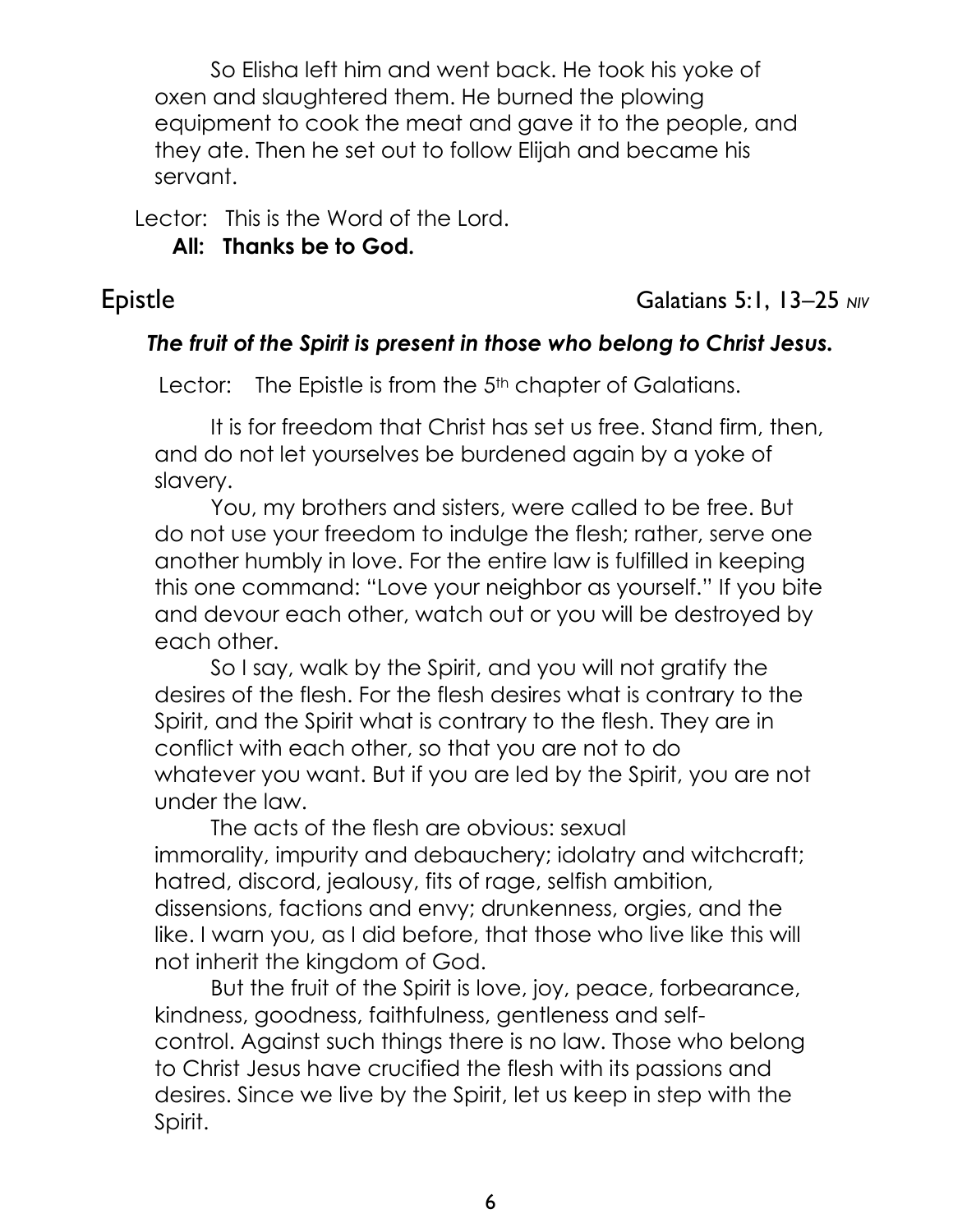Lector: This is the Word of the Lord.

**All: Thanks be to God.**

#### *Please stand to sing the Alleluia and Verse.*



## **\*** Holy Gospel Luke 9:51–62 *NIV*

#### *Jesus sets His face toward Jerusalem and calls His followers to purposefully proclaim the kingdom of God.*

Leader: The Holy Gospel according to Luke, the 9th chapter. **All: Glory to You, O Lord.**

As the time approached for him to be taken up to heaven, Jesus resolutely set out for Jerusalem. And he sent messengers on ahead, who went into a Samaritan village to get things ready for him; but the people there did not welcome him, because he was heading for Jerusalem. When the disciples James and John saw this, they asked, "Lord, do you want us to call fire down from heaven to destroy them?" But Jesus turned and rebuked them. Then he and his disciples went to another village.

As they were walking along the road, a man said to him, "I will follow you wherever you go."

Jesus replied, "Foxes have dens and birds have nests, but the Son of Man has no place to lay his head."

He said to another man, "Follow me."

But he replied, "Lord, first let me go and bury my father." Jesus said to him, "Let the dead bury their own dead, but you go and proclaim the kingdom of God."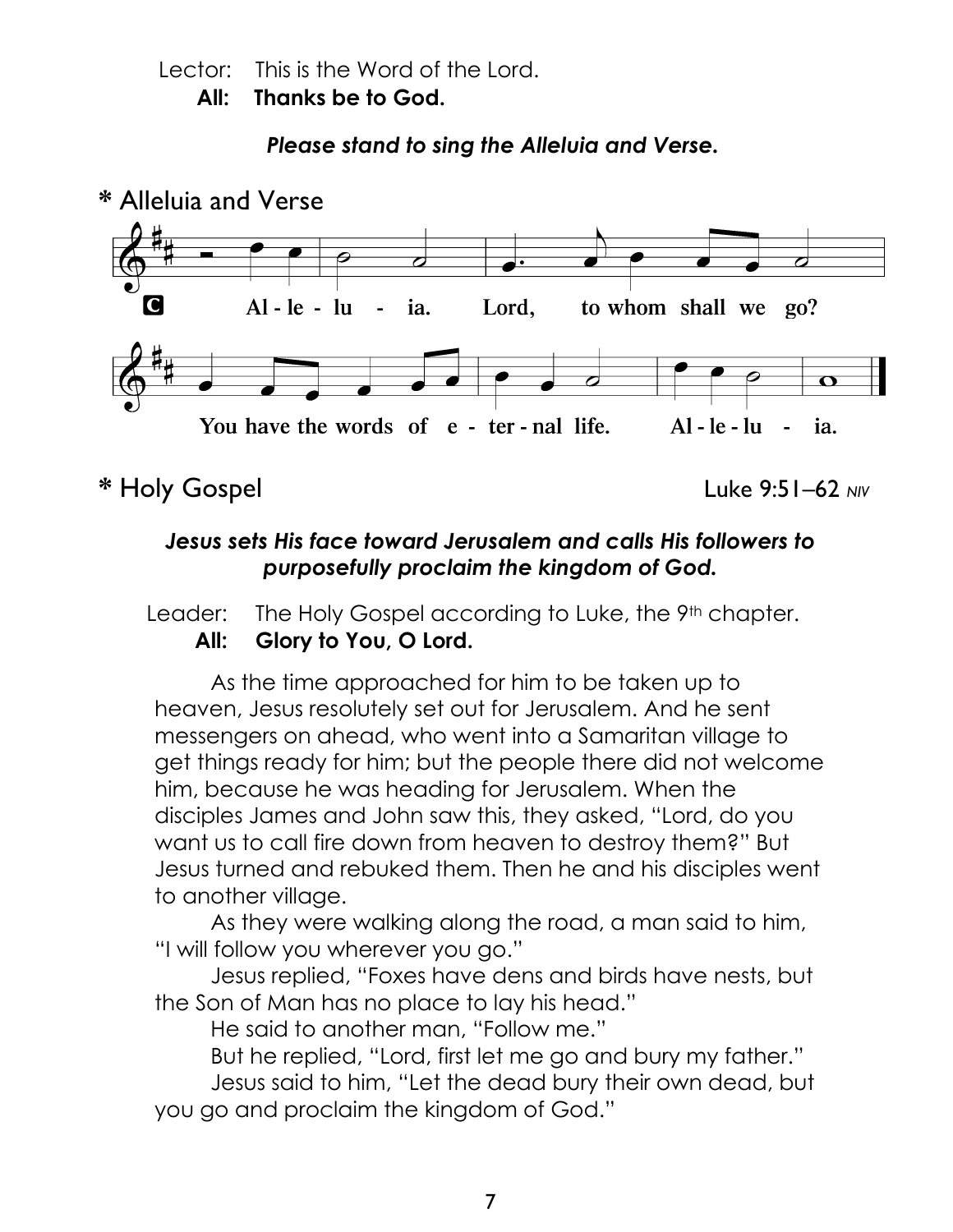Still another said, "I will follow you, Lord; but first let me go back and say goodbye to my family."

Jesus replied, "No one who puts a hand to the plow and looks back is fit for service in the kingdom of God."

Leader: This is the Gospel of the Lord.

#### **All: Praise to You. O Christ.**



Sermon Walking By The Spirit Rev. James Hoefer

#### **\*** Apostles' Creed

**All: I believe in God, the Father almighty, maker of heaven and earth.**

> **And in Jesus Christ, his only Son, our Lord, who was conceived by the Holy Spirit, born of the virgin Mary,**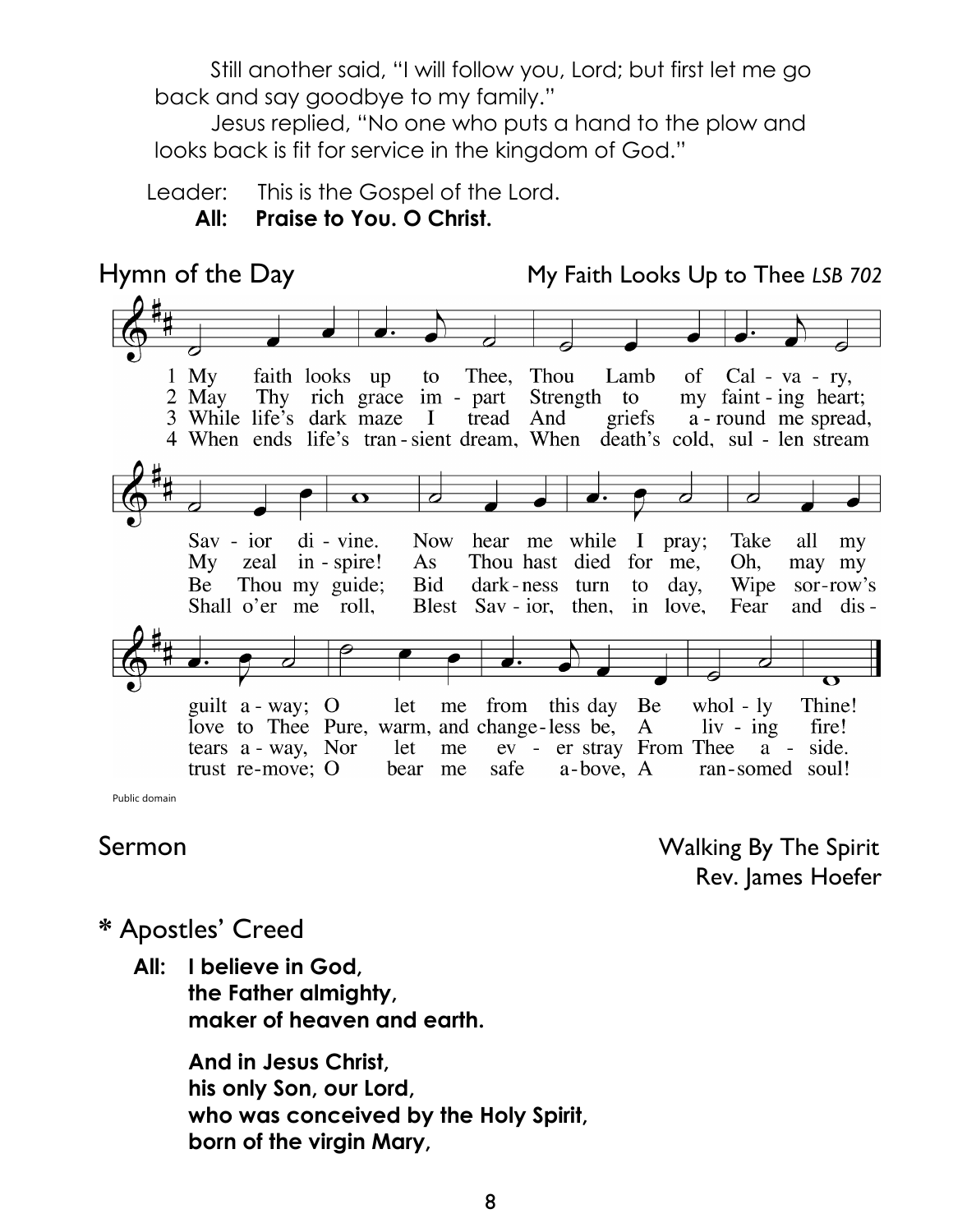**suffered under Pontius Pilate, was crucified, died and was buried. He descended into hell. The third day he rose again from the dead. He ascended into heaven and sits at the right hand of God the Father almighty. From thence he will come to judge the living and the dead.**

**I believe in the Holy Spirit, the holy Christian Church, the communion of saints, the forgiveness of sins, the resurrection of the body and the life everlasting. Amen**

> *Offerings will be received at the end of the service as you exit the Sanctuary.*

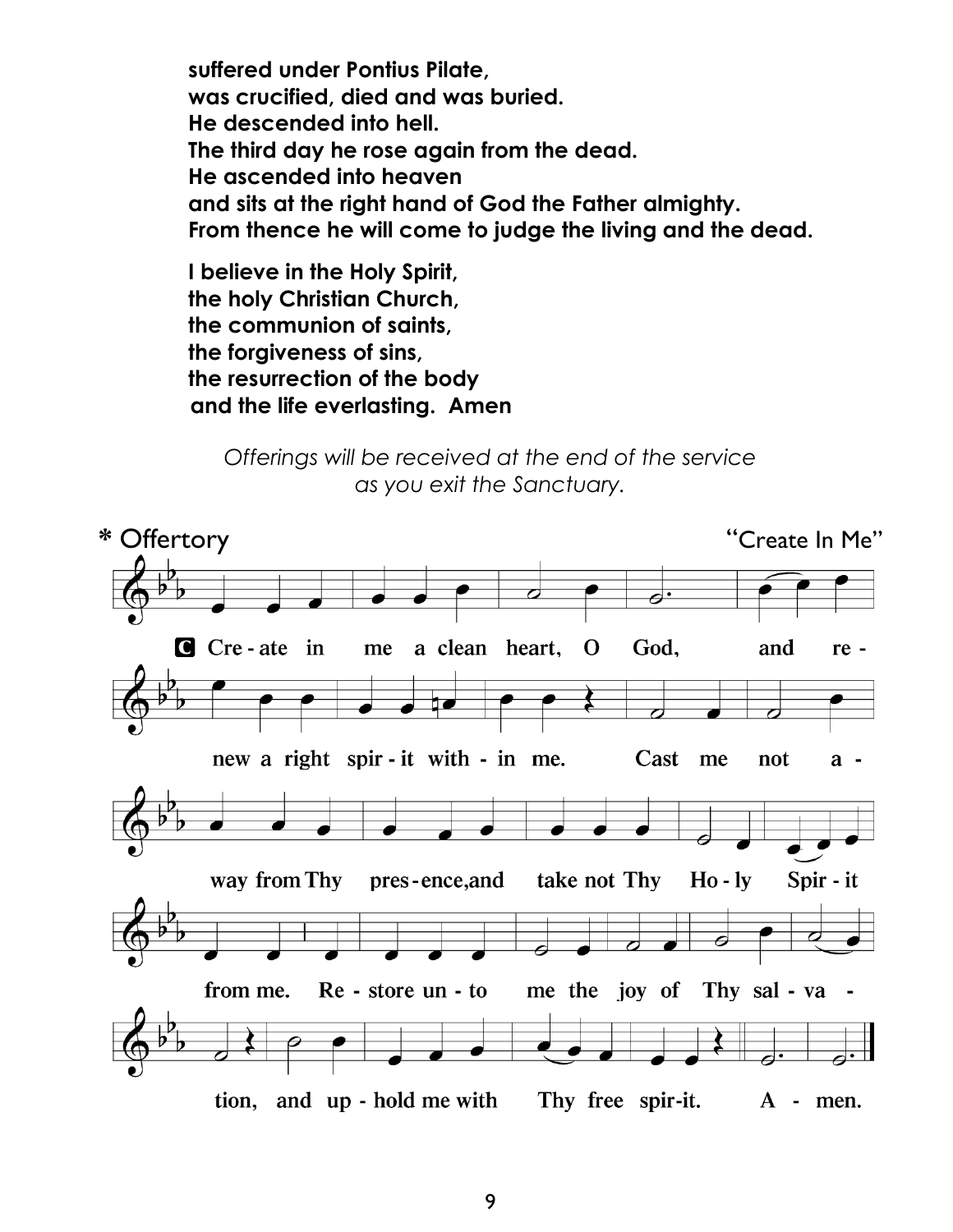# **\*** Prayer of the Church

Leader: Let us pray for the whole people of God in Christ Jesus and for all people according to their needs.

> Gracious God, our heavenly Father, You have created us in Your image and called us into fellowship with Your Son, Jesus Christ, by the power of Your Holy Spirit. Help us to know that You are always with us—guiding our steps, providing for our lives, hearing our prayers, and answering us in ways that are for our good and that bring glory to Your name. Lord, in Your mercy,

#### **All: hear our prayer.**

Leader: You reign over all the universe as King of kings and Lord of lords! In You, Lord Jesus, all things are held together. In You, Lord Jesus, we live and move and have our being. You provide well for all those who belong to You. Grant us hearts to receive Your Word, hands to extend Your love to others, and feet to walk by Your Spirit. Lord, in Your mercy,

#### **All: hear our prayer.**

Leader: Holy Spirit, when we feel lost and alone, remind us of Your never-failing love. Instill in us the readiness to be led by You in the purpose that You give to all who follow Jesus Christ. Send Your Church out into every corner of the world to proclaim the Good News of life and salvation in our Savior's death and resurrection. Until the day He comes again, grant that we never grow tired of sharing the Gospel with our neighbors. Lord, in Your mercy,

#### **All: hear our prayer.**

Leader: Merciful Lord, we pray Your blessing upon all who lead and govern us, for all who protect us from harm and danger, and for all who work for the well-being of our communities, our state, and our nation. Grant that Your presence and provision be known in our families and in the lives of our children. Remind those who are homebound, hospitalized, or ailing in any way that they are never alone, for You are always with them. Lord, in Your mercy,

#### **All: hear our prayer.**

- Leader: Into Your faithful hands, O Lord, we commend ourselves and all those for whom we pray, ever trusting in Your mercy; through Jesus Christ, our Lord.
	- **All: Amen.**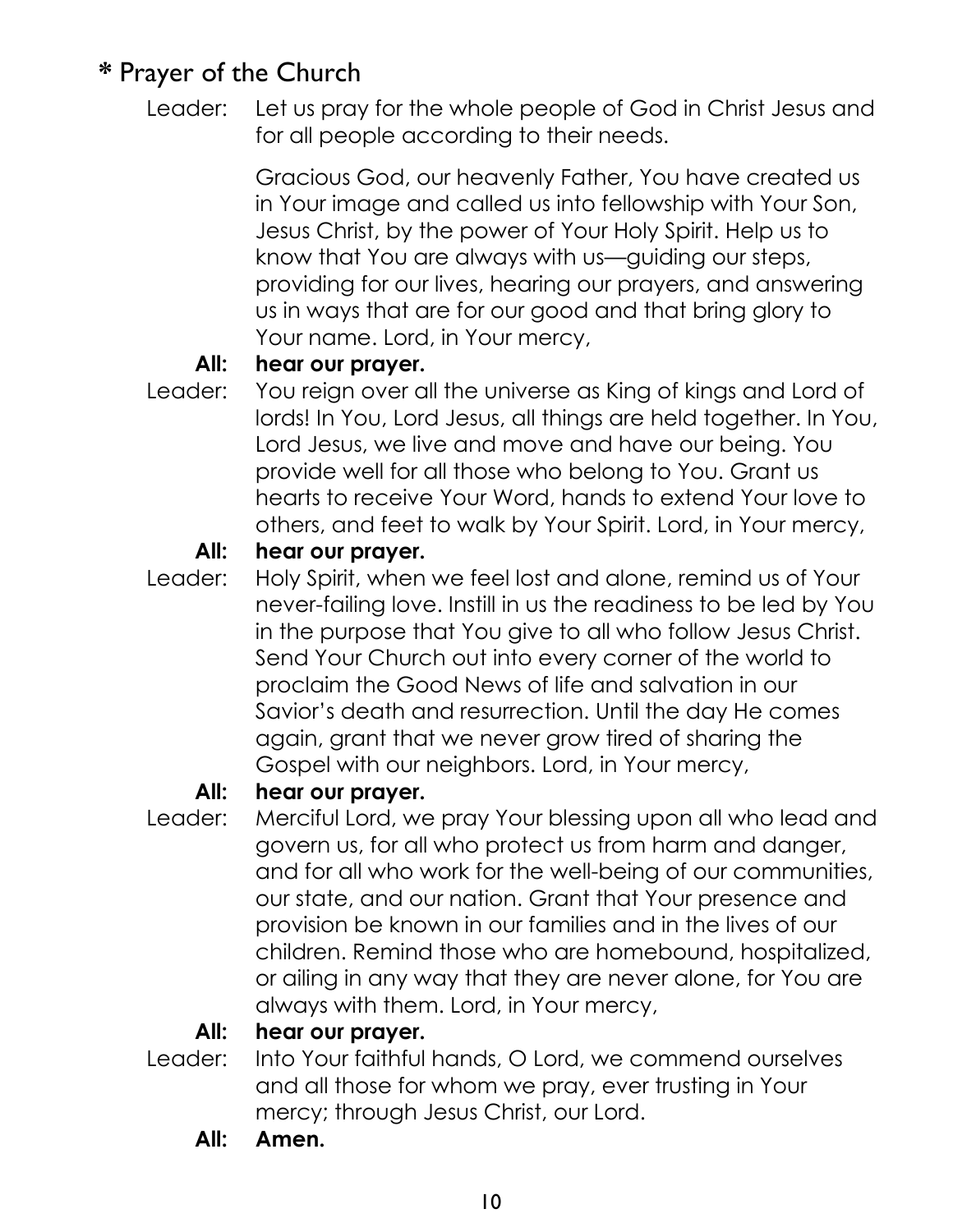## **\*** Lord's Prayer

**All: Our Father, who art in heaven, hallowed be thy name, thy kingdom come, thy will be done, on earth as it is in heaven. Give us this day our daily bread; and forgive us our trespasses as we forgive those who trespass against us; and lead us not into temptation, but deliver us from evil. For thine is the kingdom and the power and the glory forever and ever. Amen**

**\*** Benediction

Leader: The Lord bless you and keep you. The Lord make His face shine on you and be gracious to you. The Lord look upon you with favor and  $\mathcal F$  give you peace. **All:**  $\blacksquare$ A-men. a-men.  $\mathbf{a}$ men.

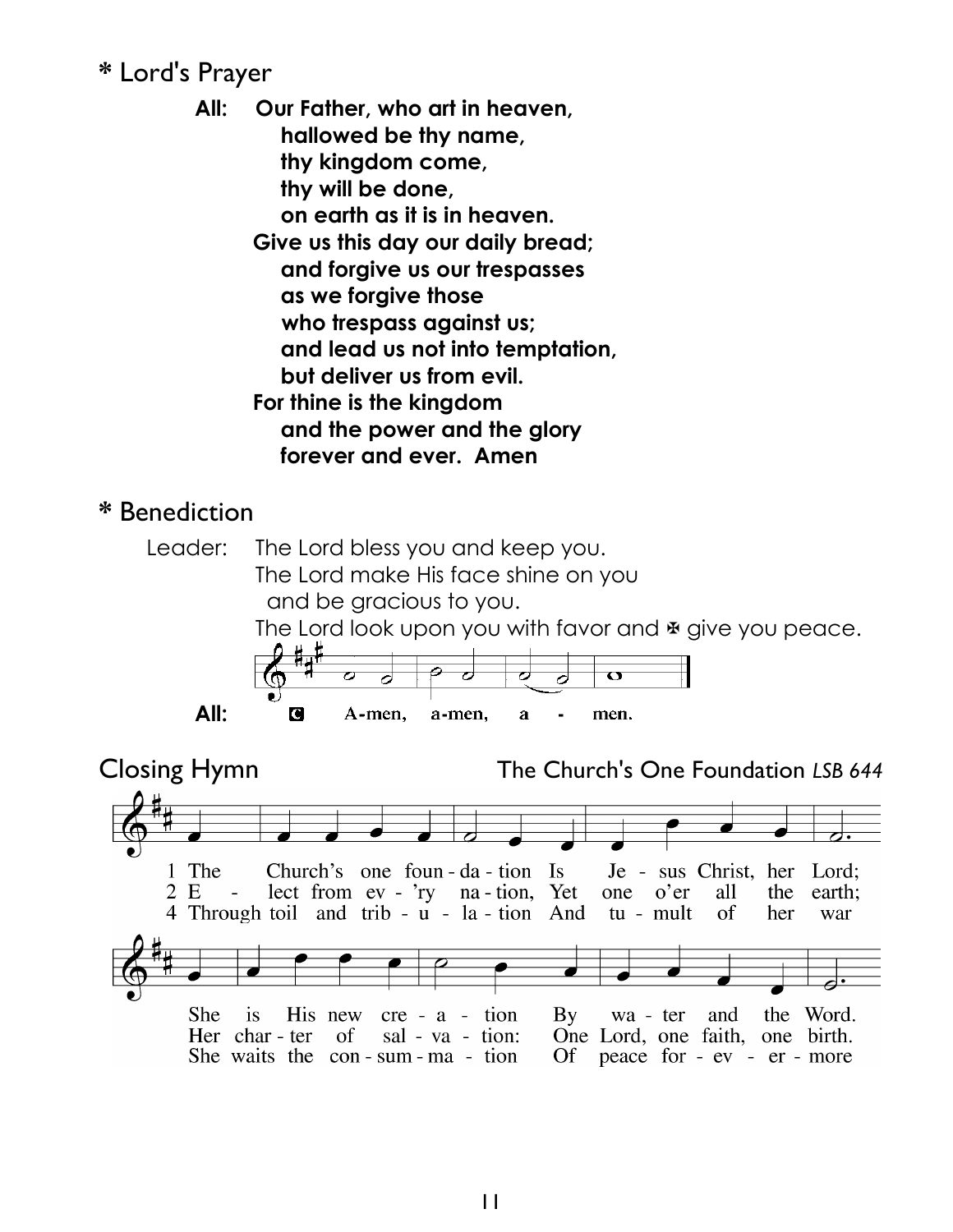|               | From heav'n He came and sought her To<br>His<br>be<br>$ho - ly$<br>bride;<br>name she bless - es, Par - takes<br>$ho - ly$<br>food,<br>One<br>one<br>$ho - ly$<br>Till<br>with the vi - sion glo - rious Her long - ing eyes are<br>blest, |
|---------------|--------------------------------------------------------------------------------------------------------------------------------------------------------------------------------------------------------------------------------------------|
|               |                                                                                                                                                                                                                                            |
|               |                                                                                                                                                                                                                                            |
|               | ♂.                                                                                                                                                                                                                                         |
|               | life<br>blood He bought her, And for<br>He died.<br>her<br>With His own                                                                                                                                                                    |
|               | hope she press - es<br>With ev - 'ry<br>en - dued.<br>And<br>to<br>one<br>grace                                                                                                                                                            |
|               | the great Church vic - to - rious Shall be the Church at<br>And<br>rest.                                                                                                                                                                   |
| 5             | Yet she on earth has union                                                                                                                                                                                                                 |
|               | With God, the Three in One,                                                                                                                                                                                                                |
|               | And mystic sweet communion                                                                                                                                                                                                                 |
|               | With those whose rest is won.                                                                                                                                                                                                              |
|               | O blessed heav'nly chorus!                                                                                                                                                                                                                 |
|               | Lord, save us by Your grace                                                                                                                                                                                                                |
|               | That we, like saints before us,                                                                                                                                                                                                            |
|               |                                                                                                                                                                                                                                            |
|               | May see You face to face.                                                                                                                                                                                                                  |
| Public domain |                                                                                                                                                                                                                                            |

# Postlude